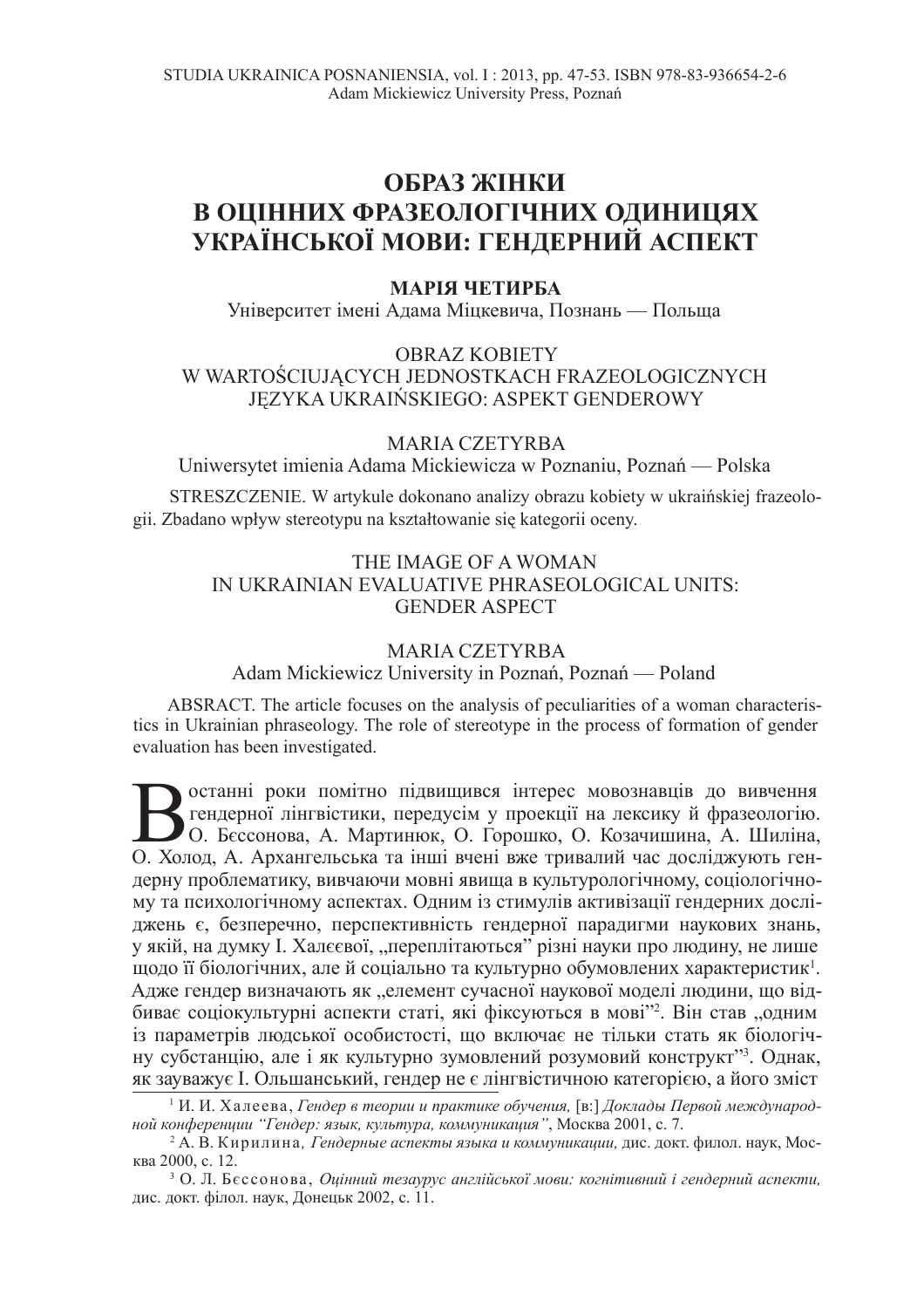можна розкрити тільки шляхом аналізу мовних структур<sup>4</sup>. Саме розвиток когнітивної лінгвістики сприяє усвідомленню антропоцентричності мовного знака, а введене наукою поняття соціальної категоризації дало можливість відповідно сегментувати соціальний світ на соціальні категорії та групи, де гендер як соціальний конструкт, що відображає сукупність соціальних й культурних норм, очікувань та уявлень стосовно особи чоловічої та жіночої статей, трактують як соціокультурну категорію.

У цьому дослідженні розглядаємо оцінну складову, що міститься в семантичній структурі фемінно маркованих фразеологічних одиниць.

Сучасна наука репрезентує розмаїття поглядів на тлумачення категорії оцінки. Загалом у свідомості людини вона, як відомо, існує у вигляді опозицій "добре – погано" чи "позитивне – негативне". З позиції логіки це "мисленнєвий акт, унаслідок якого висловлюється позитивне чи негативне ставлення суб'єкта до оцінюваного об'єкта на основі його порівняння з обраним еталоном"<sup>5</sup>. Мовознавчі дослідження не презентують однозначних поглядів щодо тлумачення категорії оцінки. Одні вчені (Т. Матвєєва, Т. Вендіна) приєднуються до логіко-філософської інтерпретації поняття оцінки, розглядаючи її як наслідок співвіднесення мовцем будь-якого поняття з загальноприйнятими уявленнями про норму на основі дихотомії "добре – погано"6. Інші дослідники під час осмислення мовного змісту оцінки необхідним уважають виокремлення двох чинників: динамічного — оцінку-процес та статичного — оцінкурезультат, що замикаються в смисловому потенціалі слова. На думку М. Ляпон, "оцінка — це, з одного боку, процес оцінювання, тобто розумова процедура, операція, умовивід чи емоційний імпульс, а з іншого, — ситуація, акт, що фіксує наслідок цієї процедури"7.

У семантичному плані категорія оцінки "передбачає ціннісний аспект значення мовних висловлювань, який можна інтерпретувати так: А (суб'єкт оцінки) вважає, що Б (об'єкт оцінки) *хороший – поганий*<sup>28</sup>. Т. Маркелева трактує оцінку як лексико-семантичну категорію, де "мовна семантична інтерпретація змісту оцінки передбачає аспекти поєднання денотативних і конотативних елементів значення та імпліцитних й експліцитних змістових елементів. Вони виражаються в складному взаємозв'яку дескриптивного та власне оцінного значень"<sup>9</sup>.

Як бачимо, категорія оцінки тісно пов'язана з образом людини в мові, хоч значення оцінки, репрезентоване в тлумачному словнику, вважають гендерно нейтральним, оскільки, як зауважує О. Бєссонова, "опозиція чоловіче – жіноче, семантична структура конструентів якої зумовлена культурними міркуваннями, природними фактами, виявляється на парадигматичному рівні в семантиці периферійних концептів"<sup>10</sup>. Отже, лише вид соціокультурної (гендерної) оцін-

<sup>&</sup>lt;sup>4</sup> И. Г. Ольшанский, Гендер: лингвистические аспекты, [в:] "Филологические науки", Москва 2000, № 3, с. 133–136.

<sup>&</sup>lt;sup>5</sup> І. Чобот, Оцінка як функціонально-семантична категорія, [в:] "Нова філологія", Запоріжжя 2002, № 3 (14), с. 131–132.

<sup>&</sup>lt;sup>6</sup> Т. В. Матвеева, Функциональные стили в аспекте текстовых категорий. Синхронно- $\alpha$ *conoставительный очерк*, Свердловск 1990, с. 28.

<sup>&</sup>lt;sup>7</sup> М. В. Ляпон, Смысловая структура сложного предложения и текст. К типологии внутритекстовых отношений, Москва 1986, с. 26.

<sup>&</sup>lt;sup>8</sup> Е.М. Вольф, *Функциональная семантика оценки*, Москва 1985, с. 5.

<sup>&</sup>lt;sup>9</sup> Т. В. Маркелева, *Функционально-семантическое поле оценки в русском языке*, [в:] "Вестник Московского университета", "Филология", сер. 9, 1994, № 4, с. 12.

<sup>&</sup>lt;sup>10</sup> О. Л. Бєссонова, Оцінний тезаурус англійської мови: когнітивний і гендерний аспекти, дис. докт. філол. наук, Донецьк 2002, с. 234.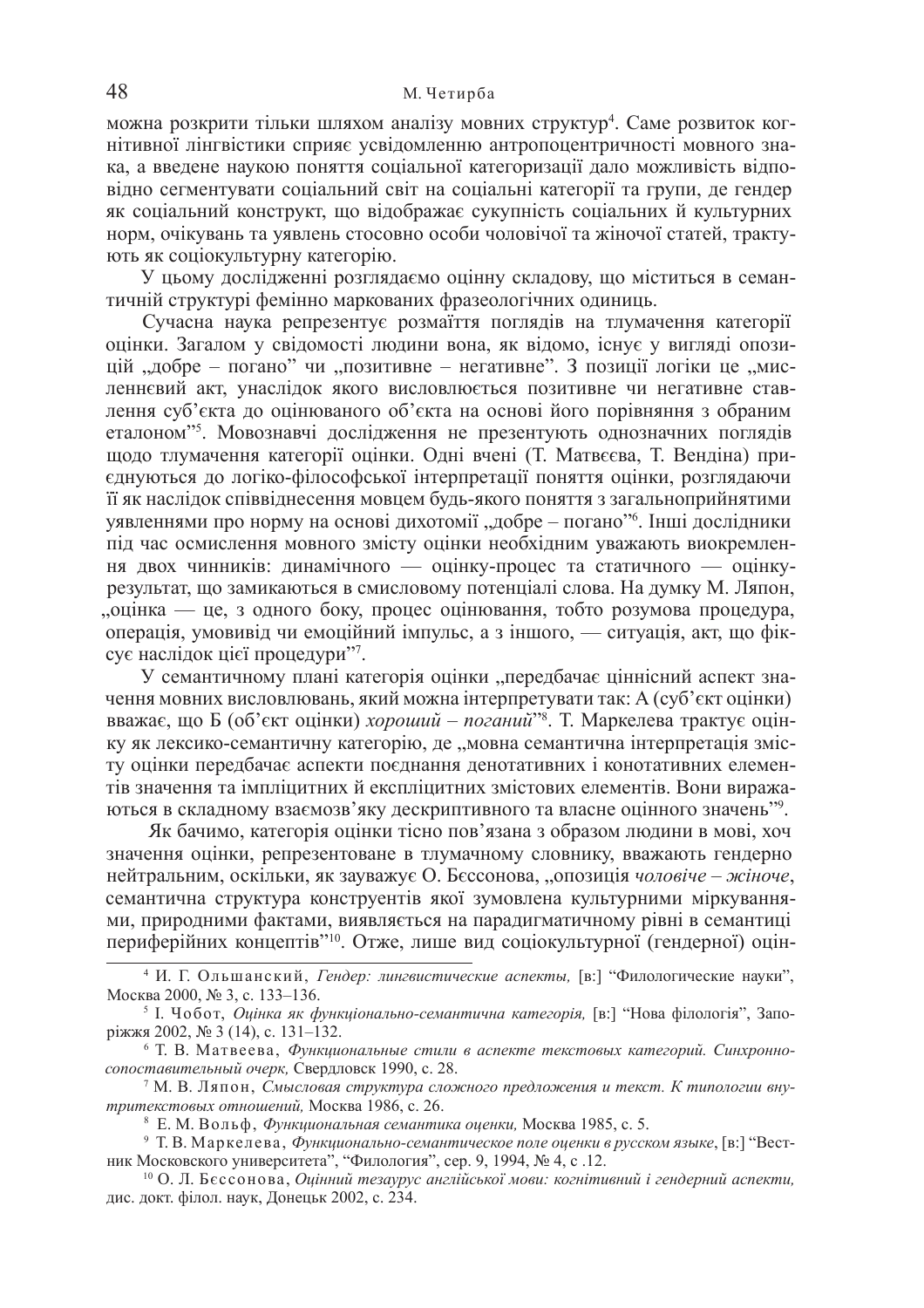ки суб'єкта та об'єкта навколишньої дійсності, підставою якої є базова ознака "чоловіче" чи "жіноче", дає можливість розкрити механізм оцінної номінації в гендерно маркованих фразеологічних одиницях. За її допомогою відображається система цінностей чоловіків та жінок в їх особистому (внутрішньому) та суспільному (зовнішньому) житті. При такому підході актуальною вважаємо думку Н. Арутюнової стосовно того, що "оцінка належить до числа власне людських категорій. Її визначає фізична та психічна природа людини, її буття та відчуття, вона передбачає її мислення та діяльність, ставлення до інших людей та предметів дійсності, її сприйняття мистецтва"<sup>11</sup>. Таким чином, унікальність оцінки полягає в її здатності не лише відображати ціннісну сутність об'єкта для суб'єкта, а й формувати світогляд щодо поведінкових стереотипів людей<sup>12</sup>. Основу гендерної оцінки складають саме особливості мислення чоловіків та жінок, що відображені в гендерних стереотипах. Ці стандартні та узагальнені думки етносу щодо характеристик обох статей не лише розкривають зміст самого стереотипу, але й репрезентують його оцінний характер. Стереотип як результат соціольно-історичного досвіду суспільства визначає зміст різних соціальних категорій, зокрема й гендерної оцінки. Отже, в гендерному аспекті оцінка регулює норми та цінності, відведені суспільством жінкам та чоловікам.

Загальновідомо, що фразеологічні одиниці як "дзеркало життя нації" спрямовані на суб'єкт, і тому оцінна складова є невід'ємною частиною семантики чималої кількості гендерних фразеологічних номінацій, відображаючи ціннісні "пріоритети" окремої статі, що зафіксовані в менталітеті українського суспільства. Щоправда, згідно з думками вчених, у фразеологізмах оцінка має не суб'єктивний і не об'єктивний характер, а прагматичний<sup>13</sup>, оскільки між предикативною ознакою та об'єктом, якому цю ознаку приписують, стоїть регулятивна постать людина. "Для того, щоб оцінити об'єкт, людина повинна пропустити його крізь себе. Оцінка репрезентує людину як суб'єкт, на який звернений світ"<sup>14</sup>. Адже аксіологічне оцінювання об'єкта в гендерно маркованих фразеологічних одиницях, на думку А. Архангельської, відбувається через зв'язок між ціннісною орієнтацією номінатора (суспільства або соціальної особистості) і номінанта (властивістю, характеристикою чоловіків або жінок), що оцінюється позитивно чи негативно на певній підставі відповідно до "стандарту" предметів чи їх стану в концептуальній картині світу, що лежать в основі норм оцінки<sup>15</sup>.

Гендерно марковані фразеологічні одиниці на позначення жінки активно репрезентують в українській мовній картині світу три головні параметри: "Зовнішність", "Внутрішні якості" та "Соціальна характеристика".

Параметр "Зовнішність" загалом асоціюється за зовнішнім виглядом жінки й містить номінації, що стосуються вроди, привабливості, одягу, віку, напр.: *моя*  $x^i$ идика як картиночка; як мак цвіте; як лялечка; гарна, хоч з лиця води напи $muc$ я: як зелена травка.

У менталітеті кожної нації зафіксовано свій ідеал жіночої краси. Найчастіше однак його репрезентують означення за такими параметрами, як "вродли-

<sup>&</sup>lt;sup>11</sup> Н. Д. Арутюнова, *Аксиология в механизмах жизни и языка*, [в:] *Проблемы структурной* дингвистики, 1982, под ред. В. П. Григорьева, Москва 1984, с. 5.

<sup>&</sup>lt;sup>12</sup> В. Кононенко, Мовна оцінка в етнокультурному аспекті, [в:] *IV Міжнародний конгрес ɭɤɪɚʀɧɿɫɬɿɜ, Ɇɨɜɨɡɧɚɜɫɬɜɨ*, ɡɚ ɪɟɞ. ȼ. ɇɿɦɱɭɤɚ, Ʉɢʀɜ 2002, ɫ. 172.

<sup>13</sup> Н. Д. Арутюнова, Зазнач. праця, с. 9.

<sup>&</sup>lt;sup>14</sup> Н. Д. Арутюнова, Язык и мир человека, Москва 1996, с. 181.

<sup>&</sup>lt;sup>15</sup> А. М. Архангельська, Ономасіологічна парадигма "чоловік" у чеській та українській *мовах*, дис. докт філол. наук, Рівне 2008, с. 107.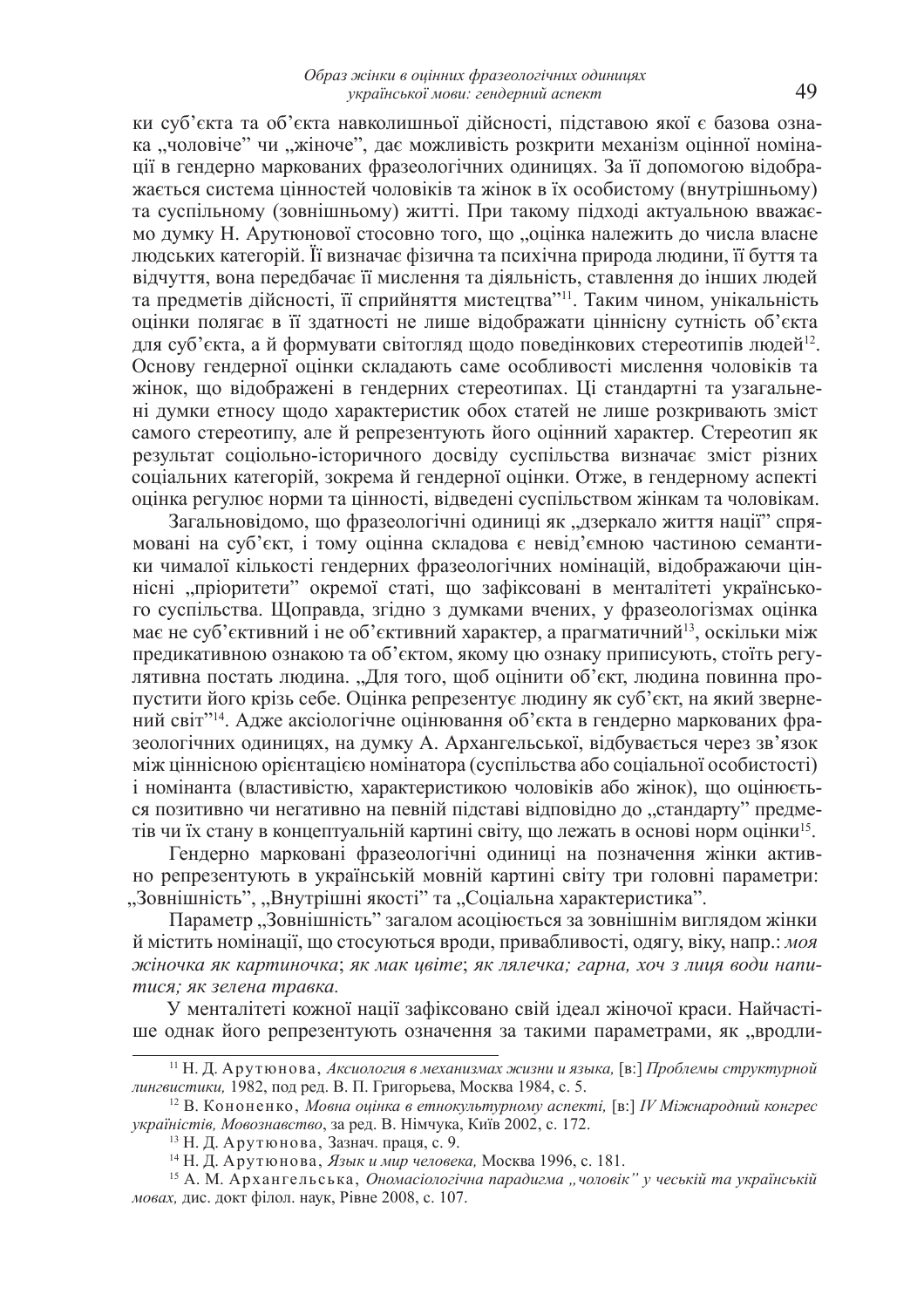ва" – "невродлива" чи "приваблива" – "неприваблива". Безсумнівно, в системі ціннісних орієнтирів жіночу красу розглядають як добро та благо.

Найчастотнішим складником фразеологізмів, що вербалізують похвалу жіночої вроди є лексема "квітка", напр.: гарна як квітка на весні; гарна як квіт*ка у полі; пишна квітка; квіточка вранці; як квіточка.* У таких фразеологізмах джерелом узагальненої сигніфікації оцінки є сама оцінна сема в буквальному значенні компонента, що поширює оцінне значення на всю фразеологічну одиницю. Аспект порівнання у зворотах лише контекстуально інтенсифікує меліоративність образу еталона.

Українське суспільство приділяє велику увагу "естетиці стрункості" жінки й тому, як зауважує Н. Зборовська, виявляється вона наскрізним мотивом характеристики особи жіночої статі<sup>16</sup>. За названою ознакою українські оцінні фразеологізми також конструюють модель гендерної ідентичності жінки. У народі за стереотипним образом стрункої, тендітної, гарної жінки закріпилося багато фразеологізмів, складником яких є фітонім. Насамперед українське суспільство позитивно оцінює рослинний світ відповідно до архетипів української натурфілософії, проводяться паралелі жінки з калиною, тополею чи березою, напр:  $\delta$ иєчина — як у лузі калина, дівка — як тополя; тонка як тополя; як біла берізка; дівчина як берізка; як ивіт калини. Загалом калина та береза асоціюються в українському етносі не лише зі стрункістю. Червоні ягоди калини символізують сонце (життя і світло), вогонь, а сам червоний колір — це взагалі символ здорової, повносилої жінки<sup>17</sup>, а береза — "символ чистоти, світла, родючості, дівочої ніжності"<sup>18</sup>. Отже, згадані рослинні ідентифікатори — це не лише естетичний символ жінки, але також ознака її плодючості. У семантиці згаданих порівнянь ознака стрункості є тотожною з фізичною красою жінки.

Як бачимо, врода жінки, яку вербалізують фітоніми, є позитивно оцінною, а метафора, репрезентована відповідними іменниками, продуктивний образний засіб моделювання українських фразем. Проте, як зазначає О. Сінчак, "для характеристики некрасивої жінки рослинну символіку взагалі не використовують"<sup>19</sup>.

Частотними в структурі фразеологічної одиниці є також етнографічні слова-символи, конотативне значення яких позитивно забарвлене, напр.: як писанка; мов святкова крашанка; неначе великодня писанка. Цей національнокультурний компонент вза'ємодіє з оцінним в семантиці фразеологізмів та виразно проектує позитивний образ жінки.

У семантичному та оцінному аспектах фемінно маркованими є астральні об'єкти, насамперед "зірка" та "сонце" У багатьох усталених виразах згадані лексеми розвинули позитивний спектр значень та вживаються на позначення красивої, вродливої жінки, порівн.: *гарна як сонце; гарна як зірка на* небі. Ці назви небесних реалій, зафіксовані у фразеологічних одиницях також у зменшено-пестливих формах: як зіронька; гарна як умите сонечко.

Українська фразеологічна картина світу для оцінного позначення зовнішньої характеристики жінки часто використовує анімалістичний компонент, напр.: яра бджілка; як киця з бантиком; гарна як лебідка; мов пава мальова-

<sup>&</sup>lt;sup>16</sup> Цит. за: О. П. Сінчак, Зовнішній вигляд жінки як об'єкт фразеологічної репрезентації *(тендерний аспект)*, [в:] "Ученые записки Таврического национального университета им. В. И. Вернадского", сер. "Филология", Симферополь 2005, т. 18 (57), № 1, с. 208.

<sup>&</sup>lt;sup>17</sup> В. Жайворонок, Знаки української етнокультури, Словник-довідник, Київ 2006, с. 269.

<sup>&</sup>lt;sup>18</sup> В. М. Войтович, Українська міфологія, Київ 2002, с. 131.

<sup>19</sup> О. П. Сінчак, Зазнач. праця, с. 209.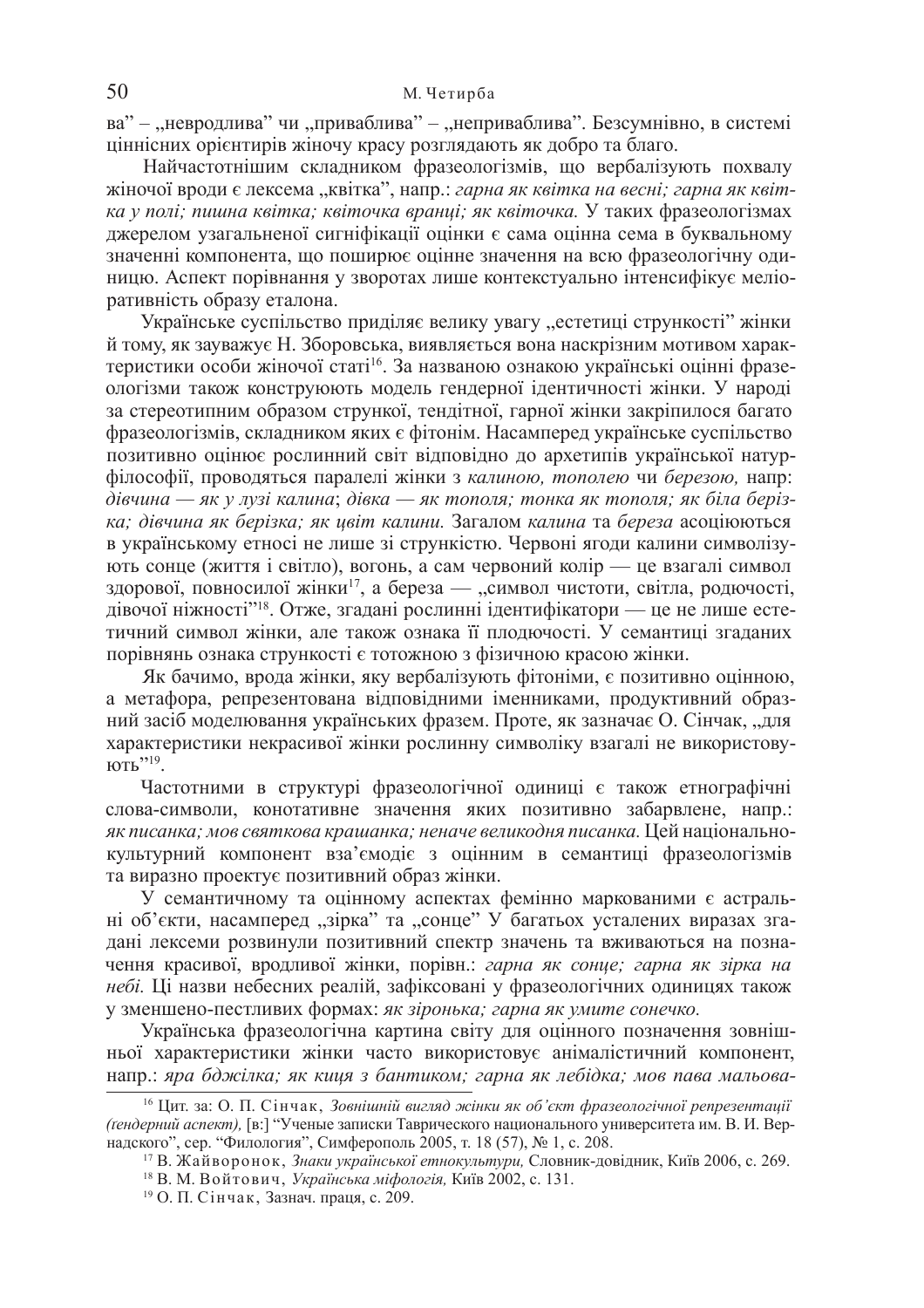*на*. Однак у більшості порівнянь зооморфізми, на відміну від фітонімів, слугують для вираження негативної оцінки: жаба — то твоя баба; красива як соба*ка* (*вівця*) сива; така солодка як свиня в дощ; вродлива як сова; чорнобрива  $\alpha$ к руде теля; ряба корова; як зозуля водяна.

Негативно конотованими є також порівняння жінки з міфологемою "відьма": *страшна як відьма: красива як відьма з Лисої гори; красива як відьма*  $B$  *<i>к юноплях*.

Ознака невродливої, огрядної, товстої жінки вербалізується й у ряді фемінно маркованих предметів, об'єктів дійсності: баба як кошара; брудна як маз*ниця; баба як піч; баба як стодола; баба як фаса; здорова як хата; білолиця* як мазниця; чорнобрива як сметана. Ототожнення жінки з предметом є домінантним в українській фразеології й тому вважається, що "жінка — це предмет різного типу"<sup>20</sup>, негативно або позитивно маркований: *струнка як свічка; веде*  $ce$ бе як ганчірка.

Для оцінки привабливості жінки в українській культурі домінантним критерієм є, безсумнівно, краса (врода). Однак естетику жіночого вигляду вдало підкреслює її одяг. Зі смаком одягнену жінку порівнюють, наприклад, з царицею та панною: гарна мов цариця; гожа як панна. Такі порівняння експлікують жінку за соціальним станом.

Непривабливість одягу, неохайність жінки відображено в таких фразе**ологічних номінаціях:** *коза в сарафані; красива як свиня в коралах; Христя*  $\boldsymbol{\kappa}$  *намисті*.

Отже, в концептосфері "Зовнішність" мотивами оцінки стали усі ознаки фізичної привабливості або непривабливості жінки як основа виміру її жіночності. Зовнішня естетика жінки завжди сплітається з її внутрішньою красою.

У цьому дослідженні за параметром "Внутрішні якості" виокремлено семантичні поля, що репрезентують жіночий характер (вдачу) та розум. Перше семантичне поле складають фразеологізми, що дають уявлення про головні стереотипізовані жіночі риси характеру. Стереотипи "слугують своєрідним дзеркалом відображення реальності, хоча й досить кривим<sup>21</sup>". Негативною оцінкою наділені такі внутрішні якості жінки, як балакучість, сварливість та язикатість:  $\alpha$ еорочин хвіст; відьма конотопська; язиката Текля; місиеве радіо; жінки як  $\alpha$ ороки: жінка хиба те утає, чого не знає.

Загалом негативне забарвлення містить і власне сама лексема "баба", що фіксується в багатьох фразеологізмах, які віллзеркалюють негативні риси жіночої іпостасі: *базарна баба; баба Параска (Палажка); дві баби торг, а три*  $$ 

Потребу жінки багатослівно виражати свої думки вчені вбачають у тому, що "для жінки мова — це її зброя з усіма її функціями — оборонятися, нападати, уражати<sup>222</sup>. Цей факт зокрема репрезентує фразеологізм *жіночий язик*  $20$ стріший від меча.

Отже, традиційно приписуваний жінці гріх "балакучості" пов'язують з "неінформативністю жіночої мови"<sup>23</sup>. Лексичне обличчя жіночого логосу,

<sup>&</sup>lt;sup>20</sup> Г. Вальтер, В. Мокиенко, *Новая жизнь древнейшей профессии*, [в:] *Слово. Текст. Время*, к 60-летию проф. М. А. Алексеенко, Москва 2002, с. 98.

<sup>&</sup>lt;sup>21</sup> О. Л. Козачишина, Лінгвістичні прояви гендерних характеристик в англомовних  $xy$ дожніх текстах (на матеріалі американської прози XX сторіччя), Київ 2003, с. 72.

<sup>&</sup>lt;sup>22</sup> Цит. за: Т. Сукаленко, *Метафоричне вираження концепту*, Жінка" в українській мові, Київ 2010, с. 167.

<sup>&</sup>lt;sup>23</sup> Т. Сукаленко, Зазнач. праця, с. 167.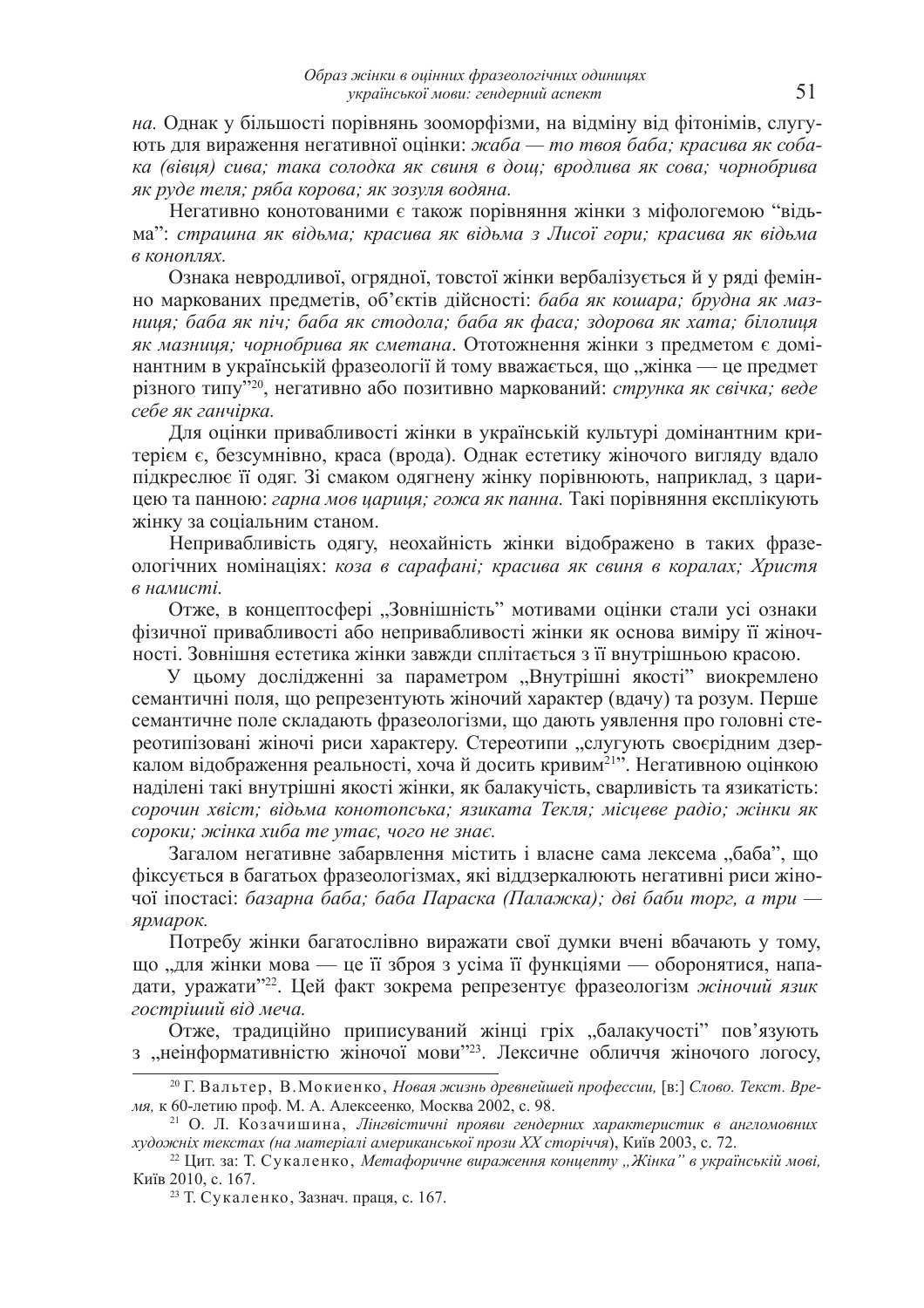### 52 M. Четирба

на думку Л. Ставицької, "пронизує емоція, яка поширюється на весь її словник через інтонацію та експресивний синтаксис"<sup>24</sup>, тому для жінки не стільки важливо *що* сказано, скільки як. Культура регламентує жінці емоційне, колоритне, експресивне мовлення.

Центральною морально-етичною категорією, як відомо, є добро — вершинна людська цінність. Українська фразеологія в такому позитивному аспекті характеризує спокійну, вірну, господарну жінку: добрий ангел; погожа літ*ня днина; смирна як ягниця; нема вірнішого приятеля, як добра жінка; дім дер* $x$ ниться не на землі, а на добрій жінці; добра жінка дім збереже.

В українській культурі позитивно конотованим є образ енергійної, веселої та діяльної жінки. Як уважає В. Жайворонок, "типова українська жінка — весела, балакуча, дуже рухлива й працьовита"<sup>25</sup>, порівн.: прудка як коза; грім-баба; *молодиця як грім, козир-дівка.* 

Більшість оцінних фемінно маркованих паремій, що експлікують внутрішні якості, містить негативну оцінку. Недобра, зла та підступна (хитра) жінка, репрезентована в таких фразеологізмах: сердита як відьма; баба з пекла родом;  $\alpha$ рискувата мов іскра; добра як з курки молоко, а з верби петрушка; посудина дияволова. Низько оцінюють також і розумові здібності жінки. Культура наділяє жінку "неповноцінністю інтелекту": говари до неї, а у неї маковеї; добра *кума та розуму нема; і вродилась, і виросла, а розуму не винесла; краса до віния, а розум до кінця*. Образ жінки нерозумної чи обмеженої "інтелектуально", зумовлений "історичними й соціокультурними факторами"26. Саме з чоловіком асоціювалося все, що пов'язане з розумом та логічним мисленням.

Атрибути жінки як прекрасної статі, суспільство вбачає в емоційності та чуттєвості. Таку гендерну асиметрію вербалізує відомий фразеологізм жіноча логіка. Адже приписувані жінці внутрішні негативні ознаки суголосні гендерним стереотипам жіночої вдачі, що відповідають традиційній характеристиці жінки.

Параметр "соціальна характеристика" жінки охоплює основні природні жіночі ролі, схильність жінки до материнства та сімейного життя. Щоправда, давні символи та цінності нашарувалися на новий, культурно зумовлений жіночий стереотип, але не змінили свого характеру. М. Рубчак уважає, що "сучасні українці схильні сприймати відроджені цінності як автентичні репрезентації стародавньої матріархальної української культури"<sup>27</sup>. Образ жінки як охоронниці, берегині домашнього вогнища експлікує незбагненно величезну силу її материнських почуттів, що в українській фразеології завжди позитивно марковане:  $\dot{i}$  *любов матірня і на віддалі гріє; без матері і сонце не гріє.* Ознака материнства найчастіше втілена в ядерних семах "мама", "матуся", "ненька". В. Агеєва наголошує, що власне "материнство давало жінці соціальний статус"<sup>28</sup>. "Ця роль є атрибутом, що характеризує квінтесенцію української жінки й утілює її автентичне буття в суспільстві"<sup>29</sup>.

Оцінну противагу "матері" створює образ-концепт "мачухи", за яким закріплена негативна конотація: ознаки зла, лицемірства та егоїзму: чеше як

<sup>&</sup>lt;sup>24</sup> Л. Ставицька, *Мова і стать*, [в:] "Критика", Київ 2003, № 6 (68), с. 31.

<sup>&</sup>lt;sup>25</sup> В. Жайворонок, Зазнач. праця, с. 222.

<sup>&</sup>lt;sup>26</sup> О. А. Чибишева, Концепт, Женщина" в русской и английской фразеологии (на мате*puaле предметных фразеологизмов, именующих женщину)*, Челябинск 2005, с. 15.

<sup>&</sup>lt;sup>27</sup> М. Рубчак, *Християнська Богородиця чи Берегиня? Фемінізм на противагу вічно жіночому*, [в:] "Філософська думка", Київ 2000, № 1, с. 111.

<sup>&</sup>lt;sup>28</sup> В. Авгеєва, Філософія жіночого існування, [в:] Друга стать, Київ 1994, с. 15.

<sup>&</sup>lt;sup>29</sup> М. Рубчак, Зазнач. праця, с.113.